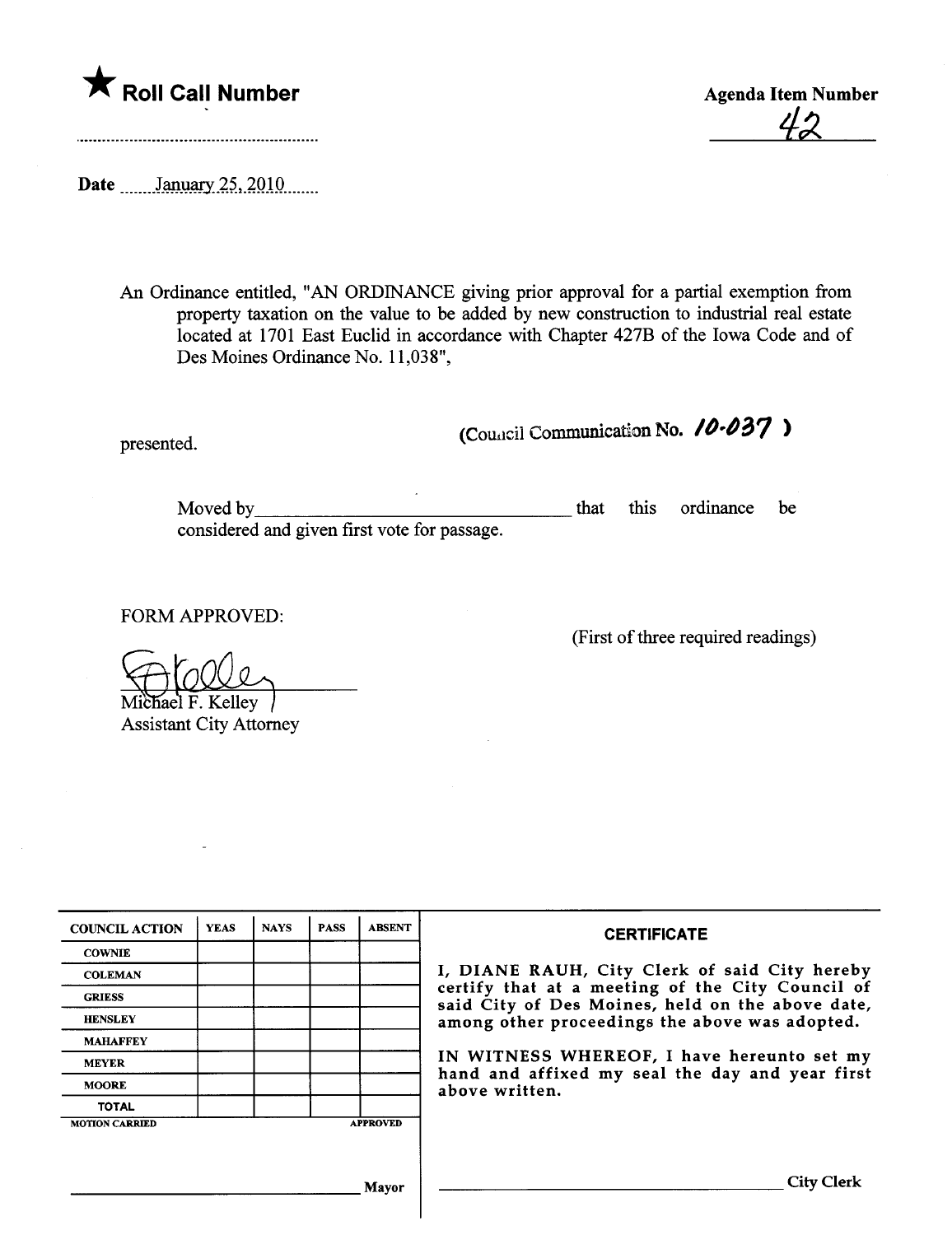AN ORDINANCE giving prior approval for a partial exemption from property taxation on the value to be added by new construction to industrial real estate located at 1701 East Euclid in accordance with Chapter 427B of the Iowa Code and of Des Moines Ordinance No. 11,038.

WHEREAS, the property is more specifically described as:

-EX S 1183.31F MEAS ON E LN- LT 5 LYG E OF RR ROW OP S 1/2 NW 1/4 SEC 25-79-24; AND -EX TRI PC BNG E 147F ON N LN & N 312F ON E LN-W 335F S OF EUCLID N 1/2 NE 1/4 SEC 25-79-24 & -EX S 1208.31F- W 335F SW 1/4 NE 1/4 SEC 25-79-24; AND -EX IREG PC MEAS W 222F N LN & W 192.58F S LN & N 217F W LN & N 215F E LN- LT 19 BROWNS LOWLAND PLACE.

WHEREAS, pursuant to Chapter 427B of the Iowa Code and City of Des Moines Ordinance No. 11,038, the City Council is authorized to give prior approval for a partial exemption from property taxation on the value to be added by new construction to industrial real estate; and

WHEREAS, CFI Sales, Inc. has requested that the City Council give such prior approval to a project involving the reconstruction and refitting of an industrial building at 1701 East Euclid which building improvements will cost approximately \$5,050,000; and

WHEREAS, pursuant to Section 1(a) of Ordinance No. 11,038, the Iowa Department of Economic Development has recommended that the City Council approve the request for prior approval for partial tax exemption for the building reconstruction and refitting project which will constitute new construction on the basis that  $(1)$  the reconstruction of the building is required due to economic obsolescence,  $(2)$  the reconstruction is necessary to implement recognized industry standards for the manufacture and processing of specific products, and (3) the reconstruction is required for the owner of the building to continue to competitively manufacture or process those products; and

WHEREAS, pursuant to Section 3(2) of Ordinance No. 11,038, before the City Council may give such prior approval to a proposal, it must schedule a public heanng and public notice of same, and "at least thirty days after such hearing the city council, by ordinance, may give its prior approval of a tax exemption"; and

WHEREAS, pursuant to Roll Call No. 09-2127, dated December 7, 2009, the City Council scheduled the required public hearing for December 21, 2009, and authorized publication of notice thereof; and

WHEREAS, after due notice, the public hearing was held before the City Council on December 21, 2009; and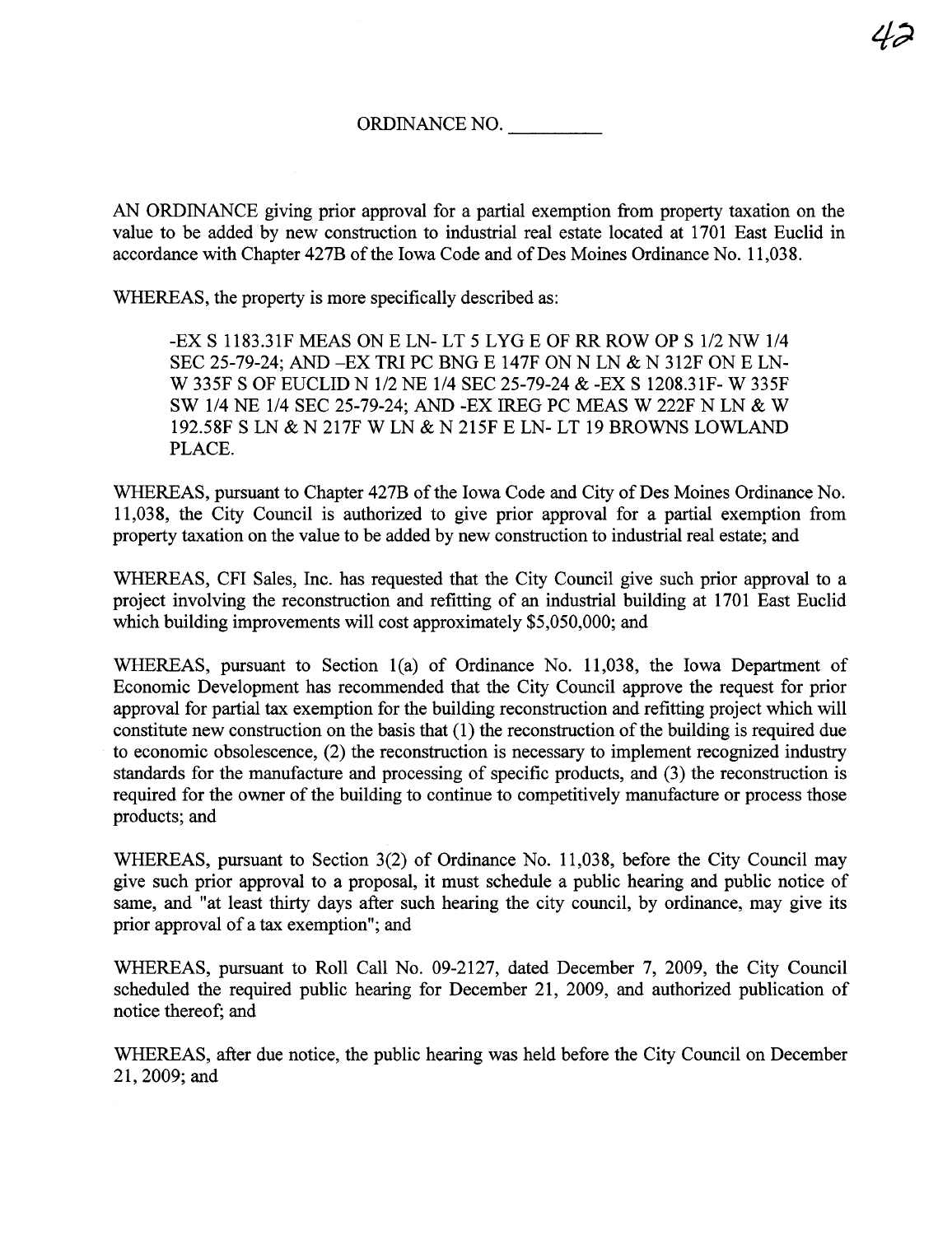WHEREAS, at the conclusion of the public hearing, the City Council, pursuant to Roll Call No. 09-2315, directed the Legal Deparment to prepare ths ordinance for first consideration by the City Council on January 25, 2010, for the purpose of establishing this Council's prior approval of a partial tax exemption for the CFI Sales, Inc. reconstruction and refitting project in accordance with Section 3(2) of said Ordinance No. 11,038; NOW, THEREFORE,

Be It Ordained by the City Council of the City of Des Moines, Iowa:

Section 1. That the City Council finds that the entire industrial building reconstruction and refitting project of CFI Sales, Inc. costing approximately \$5,050,000 at 1701 East Euclid is in conformance with the zoning for the City and constitutes new construction eligible for a tax exemption under Chapter 427B of the Iowa Code City of Des Moines Ordinance No. 11,038 in that  $(1)$  the reconstruction of the building is required due to economic obsolescence,  $(2)$  the reconstruction is necessary to implement recognized industry standards for the manufacture and processing of specific products, and  $(3)$  the reconstruction is required for the owner of the building to continue to competitively manufacture or process those products; and

Sec. 2. That the exemption shall be available for five years for the portion of the project otherwise qualified and for which an exemption has not previously been granted, and the amount of such exemption shall be determined in accordance with the schedule set forth in Section 2 of City of Des Moines Ordinance No. 11,038.

Sec. 3. That the exemption given prior approval hereunder shall be allowed only if all the new construction has been completed and found to be qualified real estate.

Sec. 4. That the proceedings to give prior approval for partial tax exemption by this ordinance for the industrial building reconstruction and refitting project of CFI Sales, Inc. are hereby determined to comply with City of Des Moines Ordinance No. 11,038.

Sec. 5. This ordinance shall constitute prior approval for partial tax exemption under Iowa Code Chapter 427B for the industrial building reconstruction and refitting project of CFI Sales, Inc.

Sec. 6. That a certified copy of this ordinance and Ordinance No. 11,038 shall be promptly forwarded to the County Assessor for Polk County, Iowa.

Sec. 7. This ordinance shall be in full force and effect from and after its passage and publication as provided by law.

FORM APPROVED:

Michael F. Kelley, Assistant City Attorney

T.M. Franklin Cownie, Mayor